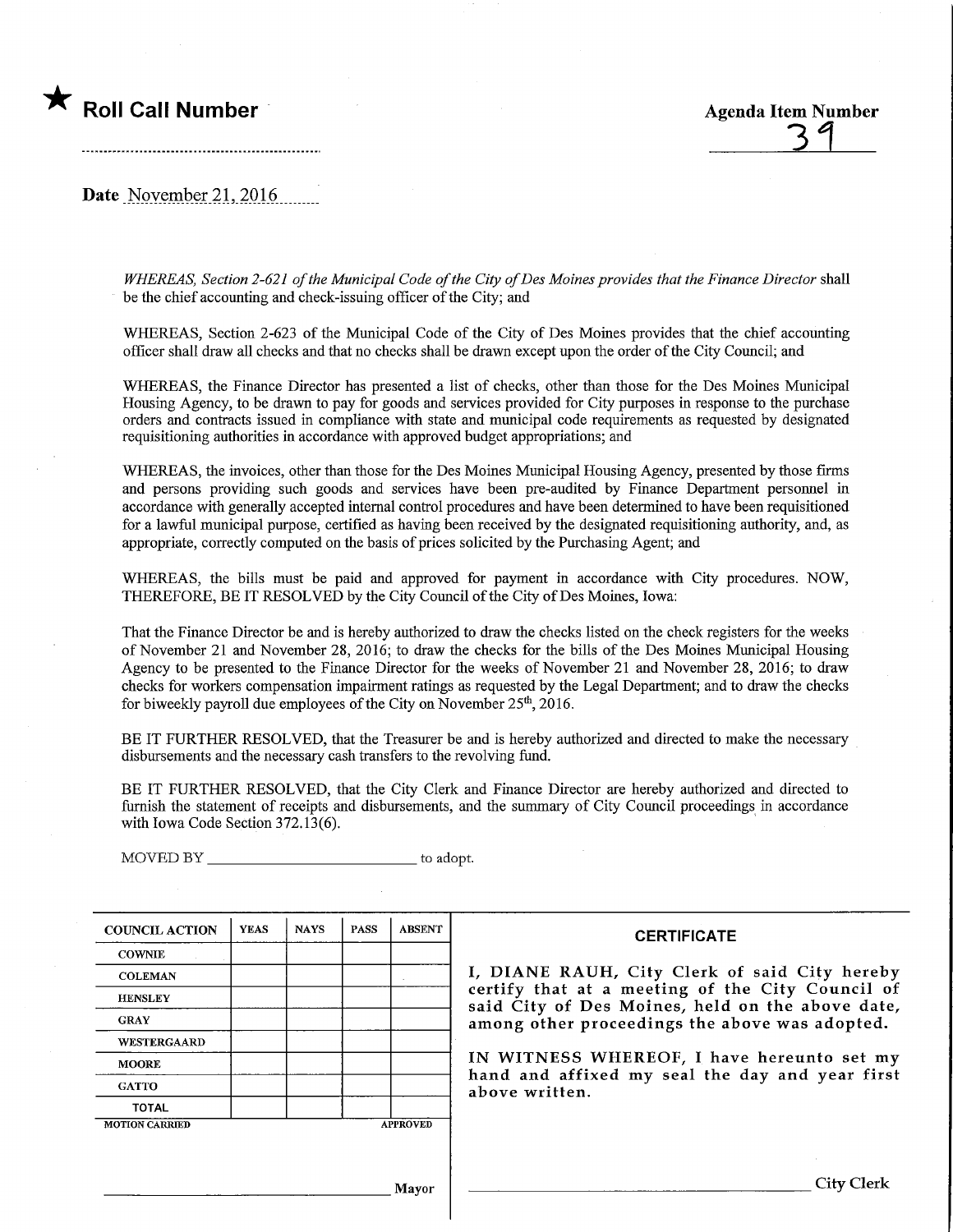

## DES MOmES ENGINEERING DEPARTMENT CONSTRUCTION CONTRACT PARTIAL PAYMENT REQUEST

## For Check Register of November 18, 2016<br>As approved by City Council on November 7, 2016 As approved by City Council on

(Roll Call No. 16-1916)

November 14, 2016 Page No. 1

The work performed associated with the following listed construction contract partial payments has been constructed in substantial compliance with the plans and specifications, and the Engineering Department hereby requests that the Finance Department process payment to the following contractors:

| <b>Activity ID</b> | <u>Project Title</u>                               | <b>Contractor</b>                                                                                        | Partial<br>Payment<br>No. | Partial<br>Payment<br>Amount |
|--------------------|----------------------------------------------------|----------------------------------------------------------------------------------------------------------|---------------------------|------------------------------|
| 042016016          | 7th & Center Park and Ride Facility Rehabilitation | The Kenwood Company<br>John Naughter,<br>President/CEO<br>1955 West Kenwood Drive<br>St. Paul, MN 55117  | 02                        | \$7,742.15                   |
|                    | Munis Contract No. 17032                           |                                                                                                          |                           |                              |
| 102014002          | Pioneer Columbus Community Center Remodeling       | Rochon Corporation of Iowa,<br>Inc.<br>Ron Rochon, President<br>3401 106th Circle<br>Urbandale, IA 50322 | 07                        | \$64,228.07                  |
|                    | Munis Contract No. 16067                           |                                                                                                          |                           |                              |

Requested by:

 $\lambda^{\prime\prime}_{\rm 100}$  $80$ 

Pamela S. Cooksey, P.E. Des Moines City Engineer

ec: City Clerk

Funds available:

litte 93

Daniel E. Ritter Des Moines Finance Director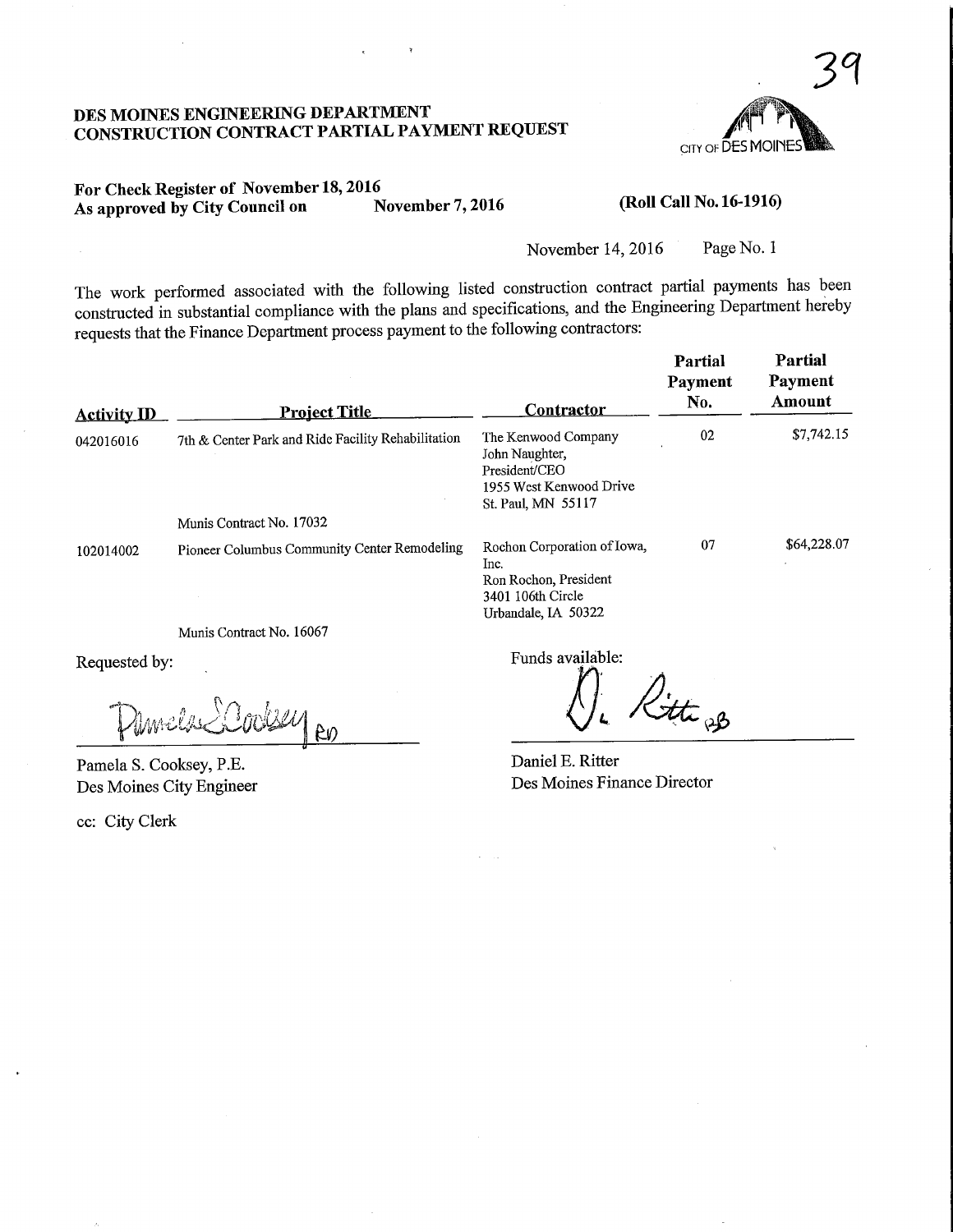#### DES MOINES ENGINEERING DEPARTMENT CONSTRUCTION CONTRACT PARTIAL PAYMENT REQUEST

 $\mathbf{g} \rightarrow$ 

 $\lnot$   $\mathbf{3}$ 



## For Check Register of November 10,2016 As approved by City Council on November 7, 2016

## (Roll Call No. 16-)  $/ 9$ lo

Partial

November 07, 2016 Page No. 1

 $\mathcal{A}^{\mathcal{A}}$ 

The work performed associated with the following listed construction contract partial payments has been constructed in substantial compliance with the plans and specifications, and the Engineering Department hereby requests that the Finance Department process payment to the following contractors:

 $\mathbf{r}$ 

| <b>Activity ID</b> | <b>Project Title</b>                          | Contractor                                                                                                           | Partial<br>Payment<br>No. | Partial<br>Payment<br>Amount |
|--------------------|-----------------------------------------------|----------------------------------------------------------------------------------------------------------------------|---------------------------|------------------------------|
| 042014005          | Walnut Street Streetscape - Phase 1           | Jasper Construction Services,<br>Inc.<br>Cliff Rhoads, President<br>928 N 19th Avenue East<br>Newton, IA 50208       | 08                        | \$506,581.34                 |
|                    | Munis Contract No. 16072                      |                                                                                                                      |                           |                              |
| 062015008          | 2015 Roadway Reconstruction Program           | Grimes Asphalt and Paving<br>Corporation<br>Kurt Rasmussen, President<br>5550 NE 22nd Street<br>Des Moines, IA 50313 | 05                        | \$19,763.48                  |
|                    | Munis Contract No. 16090                      |                                                                                                                      |                           |                              |
| 062016006          | 2016 HMA and PCC Partial Depth Repair Program | Hawkeye Paving Corporation<br>Glen E. Perkins, President<br>801 42nd Street South<br>Bettendorf, IA 52722            | 01                        | \$240,993.65                 |
|                    | Munis Contract No. 17015                      |                                                                                                                      |                           |                              |
| 072016001          | 2015 Sewer Lining Program                     | SAK Construction, LLC<br>Boyd Hirtz, Vice President<br>864 Hoff Road<br>O'Fallon, MO 63366                           | 07                        | \$26,481.00                  |
|                    | Munis Contract No. 16053                      |                                                                                                                      |                           |                              |
| 082014001          | Yeader Creek Grade Control Improvements       | RW Excavating & Dozing,<br>L.C.<br>Dan E. Wilson, Manager<br>13293 S.88th Avenue W<br>Prairie City, IA 50228         | 01                        | \$45,896.70                  |
|                    | 14-ESD-GSB-Rglaz-0010                         |                                                                                                                      |                           |                              |
|                    | Munis Contract No. 17010                      |                                                                                                                      |                           |                              |
| 082014003          | Leetown Creekway Channel Improvements         | <b>Elder Corporation</b><br>Jared R. Elder II, President<br>5088 E. University Avenue<br>Des Moines, IA 50327        | 01                        | \$155,799.01                 |
|                    | Munis Contract No. 17053                      |                                                                                                                      |                           |                              |
| 092016002          | 2016 ADA Sidewalk Ramp Program - Contract 1   | Shekar Engineering, PLC<br>Chandra Shekar, President<br>2600 M.L.K. Jr. Parkway<br>Des Moines, IA 50310              | 05                        | \$27,410.36                  |
|                    | $-2$ $-2$ $-2$ $-2$<br>$\sim$                 |                                                                                                                      |                           |                              |

Munis Contract No. 17001